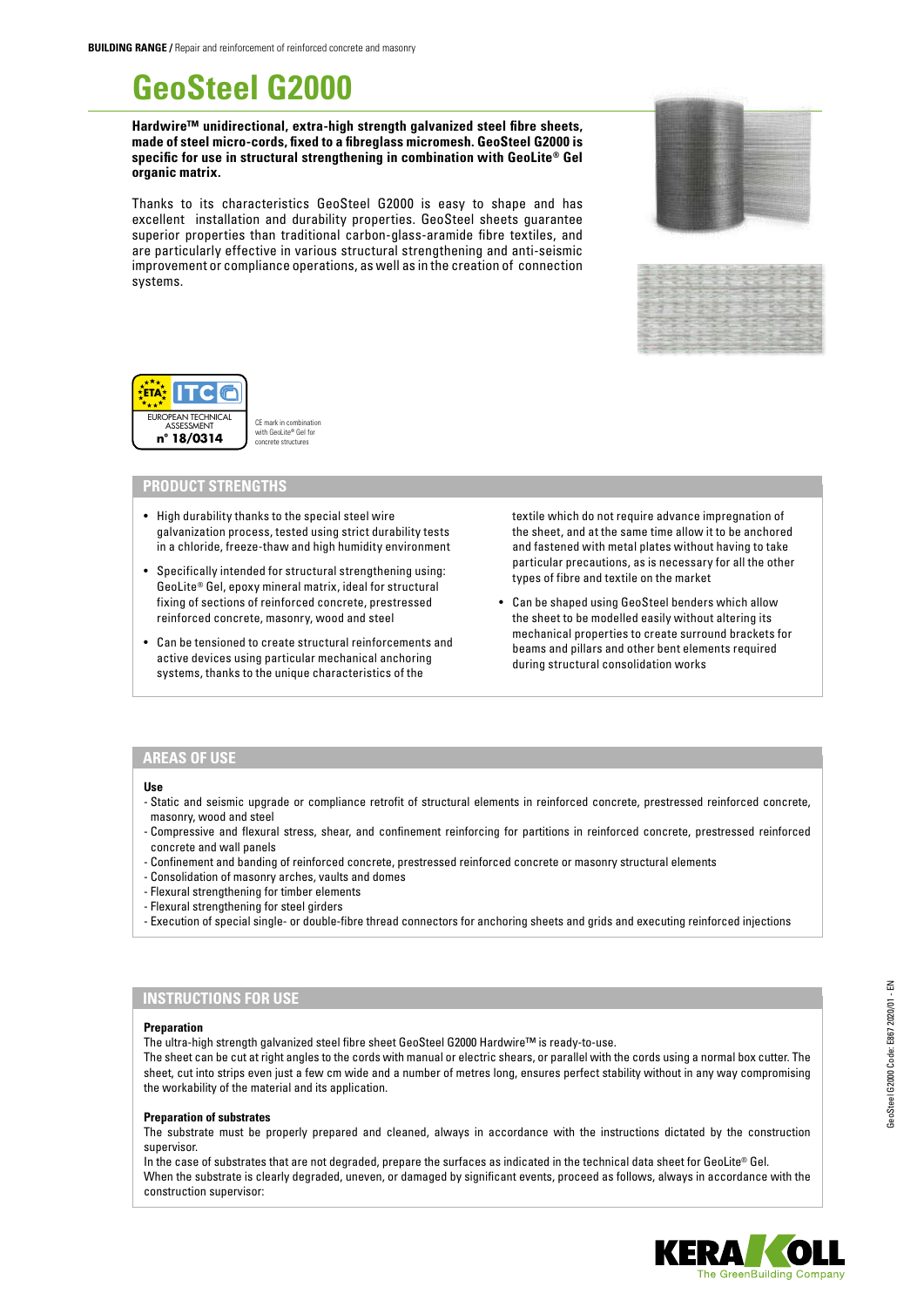Substrates in reinforced concrete or prestressed reinforced concrete:

- Thorough removal of weakened concrete if necessary, through mechanical scarification or hydro-demolition, making sure to roughen the substrate to a depth of at least 5 mm, equal to level 8 of the Test Kit for preparation of reinforced concrete and masonry substrates;
- Removal of rust, if any, from reinforcing bars, which must be cleaned by brushing (manual or mechanical) or sandblasting;
- Monolithic reconstruction or smoothing of the section, if needed, using geo-mortar based on a mineral geo-binder such as GeoLite®.
- When applying the strengthening system with an organic matrix, the substrate must be dry and free of humidity and with a roughness of at least 0.5 mm, equal to level 5 of the Test Kit for preparation of reinforced concrete and masonry (follow the instructions on the GeoLite® Gel data sheet).

## **Application**

The execution of the structural strengthening in Steel Reinforced Polymer steel fibre (a combination of steel fibre and GeoLite® Gel epoxy mineral matrix) will be performed after having appropriately levelled the surface using GeoLite®, for reinforced concrete substrates, GeoCalce® G Antisismico or GeoCalce® F Antisismic for masonry substrates, taking care to allow the geo-mortar to cure for a period of time sufficient to guarantee a suitable humidity of the substrate before applying GeoLite® Gel. Before application of the first layer of GeoLite® Gel, the substrate must be clean, dry, free from damp and roughened, by sanding or mechanical scarification, to a depth of at least 0.5 mm, equal to level 5 of the Test Kit for preparation of reinforced concrete and masonry. The first layer of adhesive must be an average thickness of ≈ 2 - 3 mm. Afterward, working over the matrix while it is still fresh, apply the GeoSteel G2000 sheet in Hardwire™ extra-high strength galvanized steel fibre, making sure that the sheet is perfectly incorporated into the matrix by pressing gently with a spreader or steel roller, and also checking that it comes out between the cords to ensure optimum mechanical and chemical adhesion between the first and second layers of matrix. At longitudinal join points, overlap two layers of steel fibre textile by least 20 cm. Finally, apply a fresh on fresh final protective smoothing in order to completely incorporate the reinforcement and seal any underlying voids for a total thickness of the reinforcement of ≈ 3 - 4 mm. If there are additional layers after the first, proceed with laying of the second layer of steel fibre over the matrix while it is still wet. In the event that the system must be plastered or concealed by smoothing, we recommend that while the resin is still wet that you apply a spray of mineral quartz to provide better adhesion for subsequent layers.

If the reinforcing system is installed in especially aggressive environments, or you otherwise wish to ensure additional protection beyond that already provided by the matrix, we recommend applying Kerakover Eco Acrilex Flex.

If the works are in permanent or occasional contact with water, the cycles described above must be replaced with a polyurethane epoxy cycle or an osmotic cement depending on the needs of the worksite and the design specifications.

For technical specifications, the application and preparation of the matrix, and the most suitable protective system, please consult the relevant technical data sheets.

## **ABSTRACT**

## *SRP-GeoLite® Gel & GeoSteel G2000*

*Execution of repair, structural strengthening, improvement or seismic upgrade of reinforced concrete and prestressed reinforced concrete elements and structures using an organic matrix composite system, SRP (Steel Reinforced Polymer), CE-marked, made from Hardwire™ unidirectional, extra-high strength galvanized steel fibre sheets, made of steel micro-cords compliant with standard ISO 16120-1/4 2017 fixed to a fibreglass micromesh, net weight of ≈ 2000 g/m<sup>2</sup> – such as GeoSteel G2000 by Kerakoll Spa – with the following certified technical characteristics: tensile strength, characteristic value > 3000 MPa; elastic modulus > 190 GPa; ultimate break warp > 1,5%; actual area of a cord 3x2 (5 wires) = 0.538 mm2 ; no. cords per cm = 4.72, with wire winding at high torque angle, compliant with standard ISO/DIS 17832; equivalent thickness of the sheet = 0.254 mm, impregnated with eco-friendly, epoxy mineral adhesive in gel form for structural bonding of galvanised steel fibre sheets or other types of composite materials, CE-marked and compliant with the performance requirements indicated in Standards EN 1504-4 and EN 1504-6 for bonding structural elements and following the guidelines of CNR–DT 200 R1/2013, without the need for an adhesion primer, solvent-free, with very low volatile organic compound emissions– such as GeoLite® Gel by Kerakoll Spa – to be applied directly to the structure requiring strengthening.*

*The procedure is conducted as follows:*

- *1. Any restoration of degraded, weakened, non-cohesive, or non-planar surfaces, using GeoLite® by Kerakoll Spa and in any case as prescribed and approved by the construction supervisor;*
- *2. Preparation of the substrate for application of the first layer of GeoLite® Gel, the substrate must be adequately roughened by sanding or mechanical scarification, taking care to guarantee a roughness of at least 0.5 mm (equal to level 5 of the Test Kit for preparation of reinforced concrete and masonry), clean and free from damp;*
- *3. Application of a first layer with an average thickness of ≈ 2-3 mm of epoxy mineral matrix GeoLite® Gel by Kerakoll Spa;*
- *4. While the mortar is still wet, lay the ultra-high strength galvanized steel fibre sheet GeoSteel G2000 Hardwire™ by Kerakoll Spa, and by pressing firmly with a smooth spreader or metal roller, make sure that the sheet is completely impregnated and avoid allowing any gaps or air bubbles to form, because these can compromise the adhesion of the sheet to the matrix or to the substrate;*
- *5. Working fresh on fresh, apply the second layer of epoxy mineral matrix GeoLite® Gel by Kerakoll Spa, until the reinforcing sheet is fully incorporated and any underlying voids are filled, giving an overall reinforcement thickness of ≈ 3-4 mm;*
- *6. Repeat steps (4) and (5) if necessary for all subsequent reinforcing layers called for by the design;*
- *7. Any insertion of thread connectors made from unidirectional, extra-high strength galvanized steel fibre sheets, after: preparation of the entrance hole, with a size suited to the nature of the connector to be fitted, preparation of the steel connector by cutting, "teasing" and final rolling of the steel fibre sheet, locking it in place with a plastic tie, insertion of the pre-formed connector into the hole with final, low pressure injection of GeoLite® Gel epoxy mineral matrix.*

*Delivery and installation of all the materials described above as well as everything else required to finish the job is included. The following are excluded: removal of any existing plaster/render, restoration of degraded areas and repair of the substrate; connectors, their injection and all the costs and charges required to create them; material acceptance tests; pre- and post-procedure testing, all aids required to perform the work.* 

*The price is by unit of reinforcing surfaces actually laid, including overlaps.*

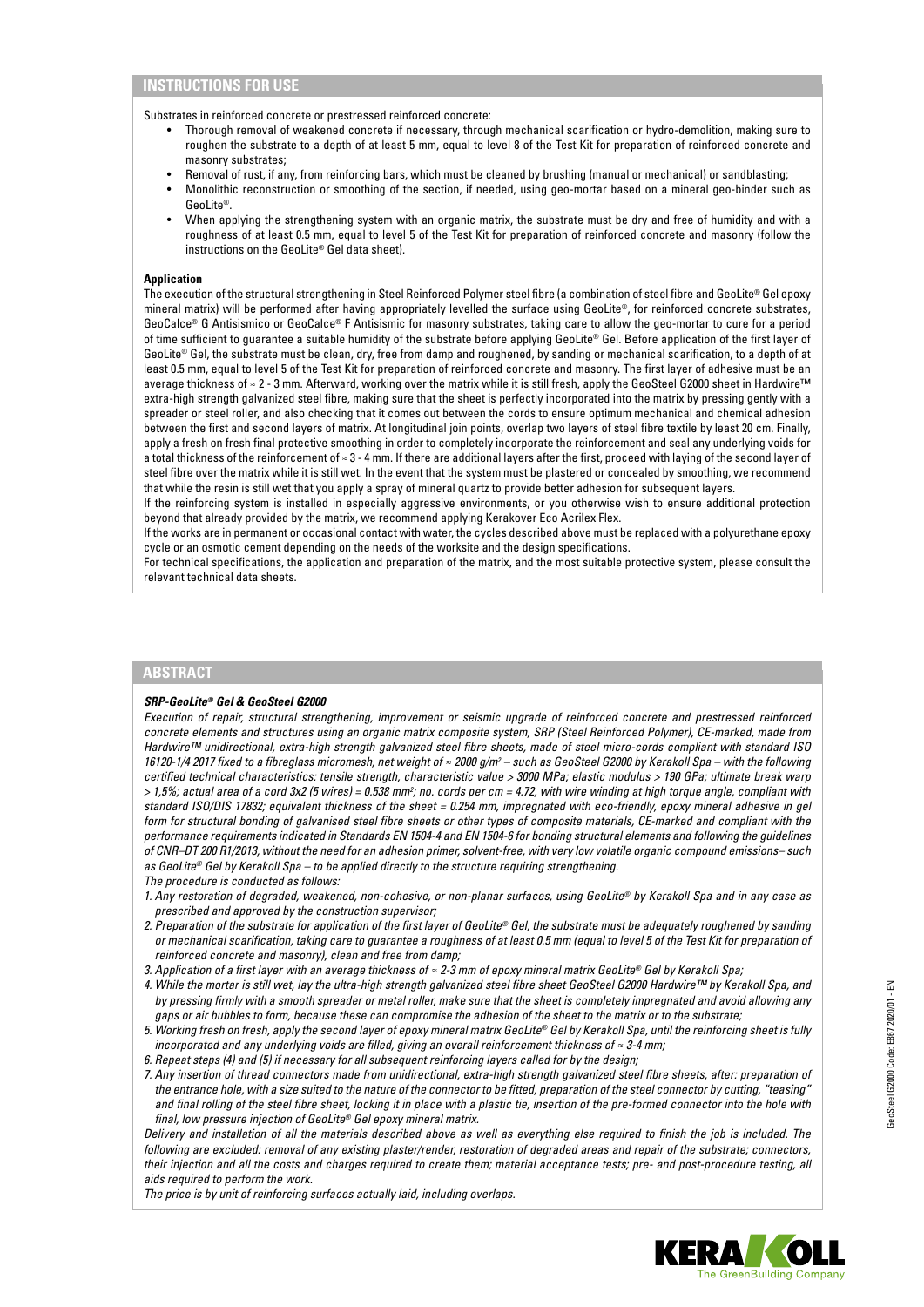# **TECHNICAL DATA COMPLIANT WITH KERAKOLL QUALITY STANDARD**

| - actual area of a cord 3x2 (5 wires)                 |                                     | $0.538$ mm <sup>2</sup>         |
|-------------------------------------------------------|-------------------------------------|---------------------------------|
| - n° cords/cm                                         |                                     | 4.72 cords/cm                   |
| - mass (inclusive of thermal welding)                 |                                     | $\approx$ 2000 g/m <sup>2</sup> |
| - tensile breaking load of a cord                     |                                     | > 1500 N                        |
| - tensile strength of the sheet, characteristic value |                                     | $>$ 3000 MPa                    |
| - tensile strength by unit of width                   |                                     | $>$ 7.11 kN/cm                  |
| - normal elastic modulus of sheet, average value      |                                     | $>190$ GPa                      |
| - break warp of the sheet, characteristic value       |                                     | >1.5%                           |
| - equivalent thickness                                |                                     | $\approx$ 0.254 mm              |
| Pack                                                  | 30 m rolls (h 30 cm)                |                                 |
| Weight of 1 roll                                      | $\approx$ 24 kg including packaging |                                 |

# **PERFORMANCE**

# **GeoSteel SRP system – ETA n° 18/0314**

| SRP - GeoLite® Gel & GeoSteel G2000                         |                               |                            |                                                              |                                                               |                                                           |  |  |  |
|-------------------------------------------------------------|-------------------------------|----------------------------|--------------------------------------------------------------|---------------------------------------------------------------|-----------------------------------------------------------|--|--|--|
| <b>Performance characteristic</b>                           | <b>Test Method</b>            |                            | <b>GeoSteel SRP G2000</b><br>(1 layer) system<br>performance | <b>GeoSteel SRP G2000</b><br>(3 layers) system<br>performance | <b>Project data</b><br>according to<br>CNR-DT 200 R1/2013 |  |  |  |
| Tensile strength<br>(characteristic value)                  | EN 2561                       | $\sigma_{\text{SRP}}$      | 3046 MPa                                                     | 2842 MPa                                                      | 2850 MPa                                                  |  |  |  |
| Elastic modulus<br>(average value)                          | EN 2561                       | $\mathsf{E}_{\text{SRP}}$  | 214 GPa                                                      | 206 GPa                                                       | 210 GPa                                                   |  |  |  |
| <b>Elongation at break</b><br>(average value)               | EN 2561                       | $\epsilon_{\text{SRP}}$    | 1.95%                                                        | 1.84%                                                         | 1.85%                                                     |  |  |  |
| Lap tensile strength <sup>1</sup><br>(characteristic value) | EN 2561                       | $\sigma_{\text{lan}}$      | 1923 MPa                                                     | <b>NPD</b>                                                    |                                                           |  |  |  |
| Tensile strength on bent fabric<br>(characteristic value)   | EN 2561                       | $\sigma_{\rm u,f, bent}$   | <b>NPD</b>                                                   | <b>NPD</b>                                                    |                                                           |  |  |  |
| <b>Glass transition temperature</b>                         | EN 12614                      | $T_g$                      | $+60 °C$                                                     | $+60 °C$                                                      |                                                           |  |  |  |
| <b>SUBSTRATE ADHESION<sup>2</sup></b>                       |                               |                            |                                                              |                                                               |                                                           |  |  |  |
| Pull-off strength<br>(characteristic value)                 | <b>EN 1542</b>                | f <sub>h</sub>             | 2.2 MPa                                                      | <b>NPD</b>                                                    |                                                           |  |  |  |
| Single-lap shear test<br>(characteristic value)             | Annex B<br>EAD 340210-00-0104 | $\sigma_{\text{deb}}$      | 830 MPa                                                      | <b>NPD</b>                                                    |                                                           |  |  |  |
| Pull-out from substrate<br>(average value)                  | Annex C<br>EAD 340210-00-0104 | $\sigma_{\text{pull-out}}$ | 1874 MPa                                                     | <b>NPD</b>                                                    |                                                           |  |  |  |
| INSTALLATION CONDITIONS                                     |                               |                            |                                                              |                                                               |                                                           |  |  |  |
| Maximum temperature (air and substrate)                     |                               |                            | $< +35$ °C                                                   |                                                               |                                                           |  |  |  |
| Minimum temperature (air and substrate)                     |                               |                            | $> +5 °C$                                                    |                                                               |                                                           |  |  |  |
| Relative air humidity                                       |                               |                            | $20 - 90 %$                                                  |                                                               |                                                           |  |  |  |
| Moisture of the substrate (gluing surface) <sup>3</sup>     |                               |                            | $< 5\%$                                                      |                                                               |                                                           |  |  |  |
|                                                             |                               |                            | <b>SERVICE CONDITIONS</b>                                    |                                                               |                                                           |  |  |  |
| Maximum temperature (air and substrate)                     |                               |                            | $< +45$ °C                                                   |                                                               |                                                           |  |  |  |
| Minimum temperature (air and substrate)                     |                               |                            | $>$ -25 °C                                                   |                                                               |                                                           |  |  |  |
| Relative air humidity                                       |                               |                            | irrelevant                                                   |                                                               |                                                           |  |  |  |
| Contact with water <sup>4</sup>                             |                               |                            | occasional                                                   |                                                               |                                                           |  |  |  |
| Reaction to fire <sup>5</sup>                               | EN 13501-1                    |                            | Class D-s2, d0                                               |                                                               |                                                           |  |  |  |
|                                                             |                               |                            |                                                              |                                                               |                                                           |  |  |  |

In the presence of installation and working temperatures outside the limits indicated above, contact the Kerakoll technical department to provide for suitable protective systems for application and operation of the GeoSteel SRP reinforcement system.

<sup>1</sup> Overlap length  $I_{\text{lap}} = 200$  mm.

<sup>2</sup> Tests carried out on concrete prisms with compressive strength f<sub>i</sub>=57.5 MPa.<br><sup>3</sup> In the presence of a wet support, wait for it to completely dry or facilitate its drying before applying the product.

<sup>4</sup> In the event of permanent contact with liquids, contact the Kerakoll technical department to provide for the most suitable protective system.

<sup>5</sup> In case of exposure to fire load, or fire resistance, protect the GeoSteel SRP reinforcement system by means of an appropriate REI certified system. The GeoSteel SRP system has no fire resistance.